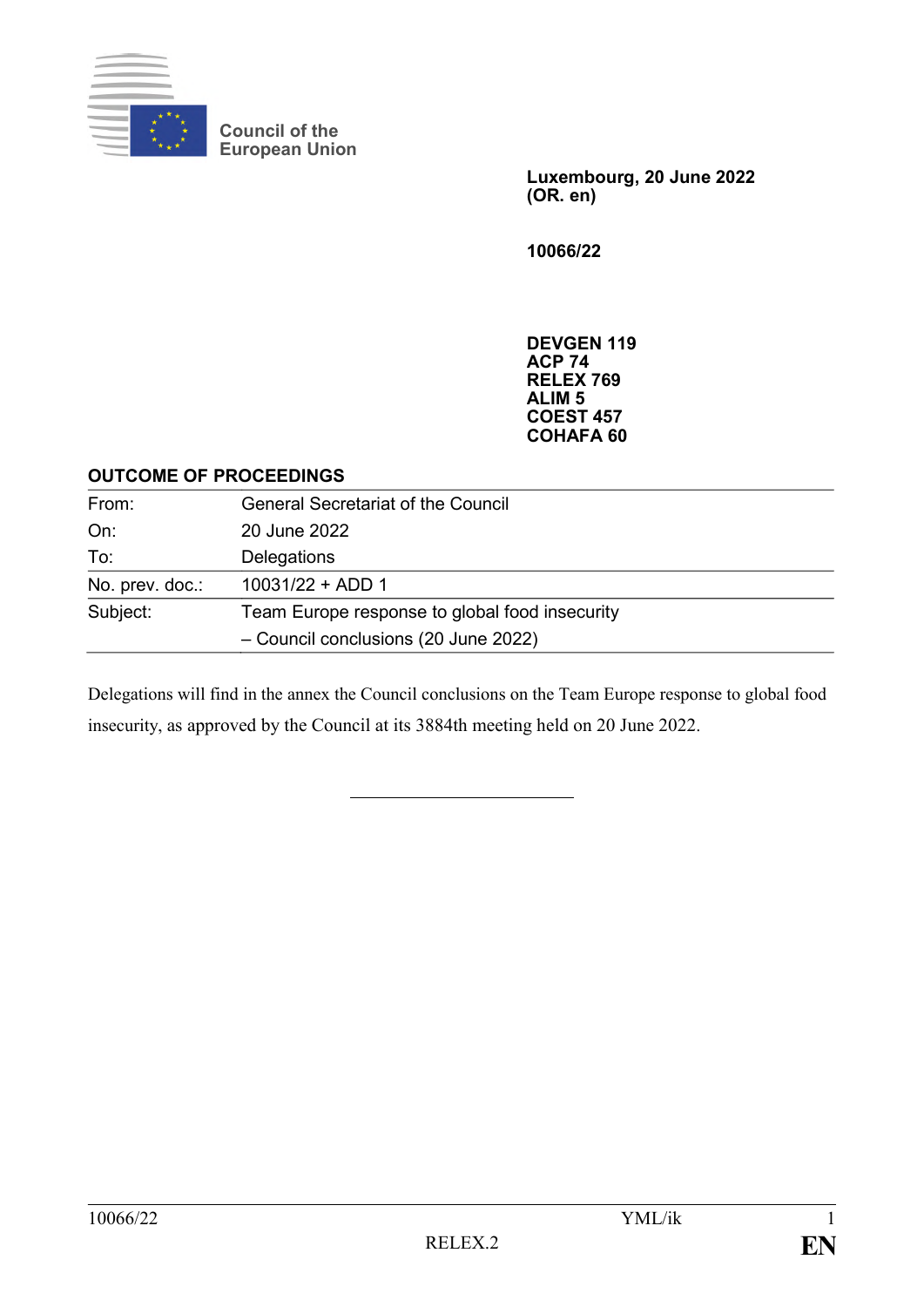## **ANNEX**

## **Council conclusions on the Team Europe response to global food insecurity**

- 1. The Council remains deeply concerned that vulnerable populations globally face unprecedented levels of food insecurity. While acute hunger, malnutrition and risk of famine, caused predominantly by poverty, conflicts, political instability, socioeconomic conditions, natural hazards and climate change were already on the rise, the Council recalls that Russia's unjustifiable, unprovoked and illegal war of aggression against Ukraine with its deliberate bombardment and looting of agricultural assets, destroying storage and food processing facilities, together with the blockade of Black Sea ports have dramatically aggravated the food security crisis.
- 2. Food systems have for many years been stressed and the COVID-19 pandemic exposed the fragility of both supply chains and agri-food systems and eroded macro-economic stability in developing countries, notably Least Developed Countries. The Russian war of aggression against Ukraine has led to a significant drop in food, animal feed and fertiliser availability, significant price increases for food, energy and fertilisers, and has aggravated global food insecurity. This is having dramatic consequences not only for the Ukrainian people, but also for many vulnerable populations around the globe. Moreover, it increases the risk of social unrest, conflict and instability and has, together with other challenges, possible consequences on irregular migration and forced displacement. It has also affected the capacity to deliver humanitarian assistance.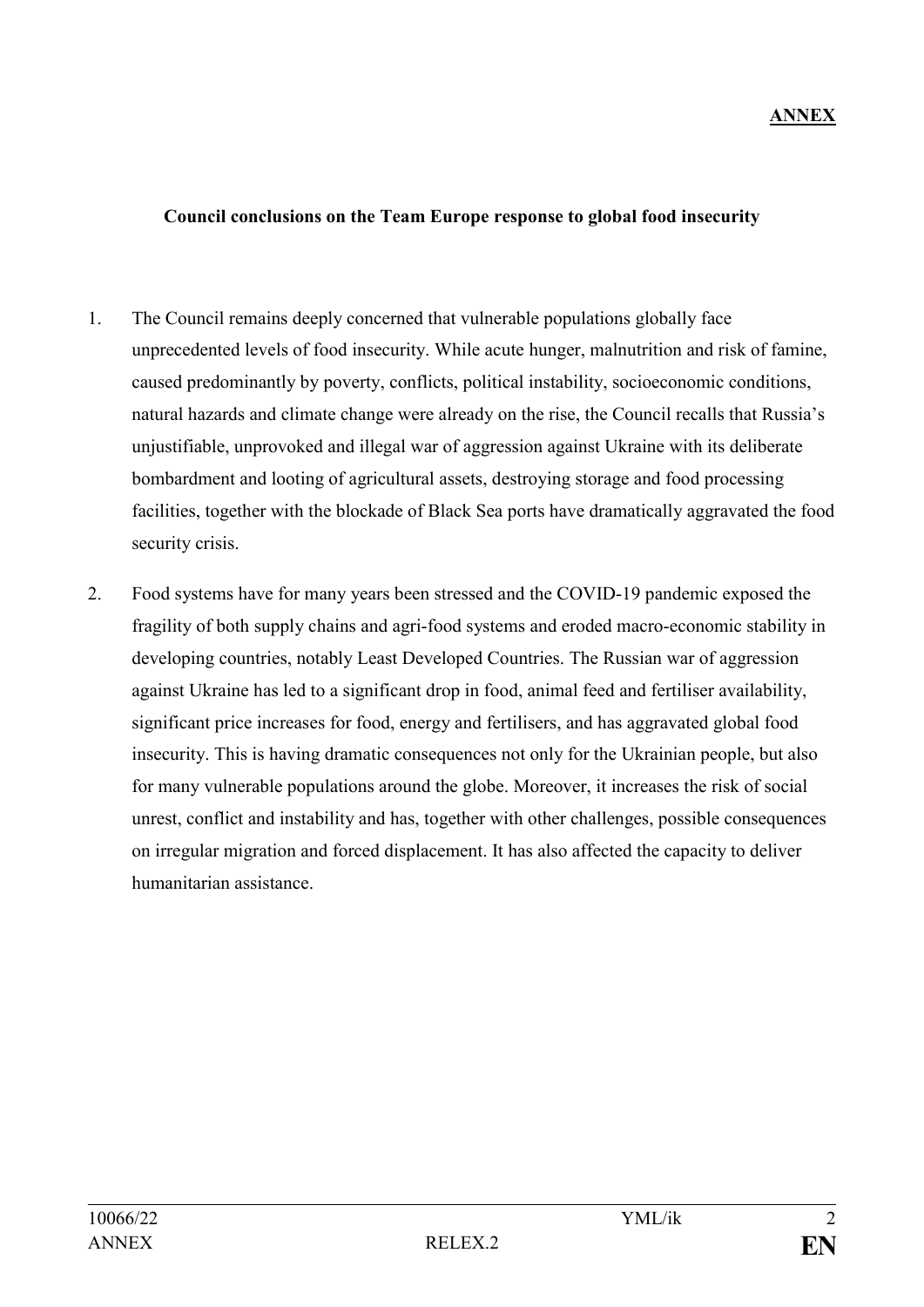- 3. The Council stands in solidarity with the most affected partner countries. In the face of these challenges, the EU will remain a responsive, responsible and reliable global actor. The Council acknowledges that those hit the hardest are the least developed and fragile countries, countries highly dependent on food supplies and imports from Ukraine and Russia, as well as countries most affected by climate change. The Council stresses the urgency of delivering a swift and comprehensive global response to protect the lives, human rights and livelihoods of persons in the most vulnerable situations, strengthening local production and reducing import dependency, while supporting the transition towards sustainable food systems and enhanced resilience. The Council draws attention to the gender equality dimension of food security and urges the Commission to address gender-based discrimination in its policies, partnerships and initiatives. The Council reiterates its commitment to effective multilateral cooperation and solutions and stresses the urgency of accelerating the implementation of the 2030 Agenda and its sustainable development goals, in particular SDG 2 on Zero Hunger, while recalling the EU priorities for the 2021 United Nations Food Systems Summit and the EU commitments made at the Tokyo Nutrition for Growth (N4G) Summit in December 2021*.*
- 4. There are no sanctions on Russian exports of food to global markets. EU sanctions are targeted in particular at the Russian government, Russia's economy and financial system, the military and Russian elites including economic actors responsible for or supporting the destabilisation of Ukraine, in order to thwart Russia's war of aggression against Ukraine. The Council emphasises the need to visibly communicate EU actions as a responsible and trustworthy global actor and to counter Russian information manipulation and interference, which falsely blames sanctions for the deteriorating global food security situation, including using food as a weapon with global repercussions. Russian information manipulation is part of a coordinated and State-funded campaign. The EU and its Member States, together with other partners in multilateral fora, will continue to raise awareness about this, including in partner countries.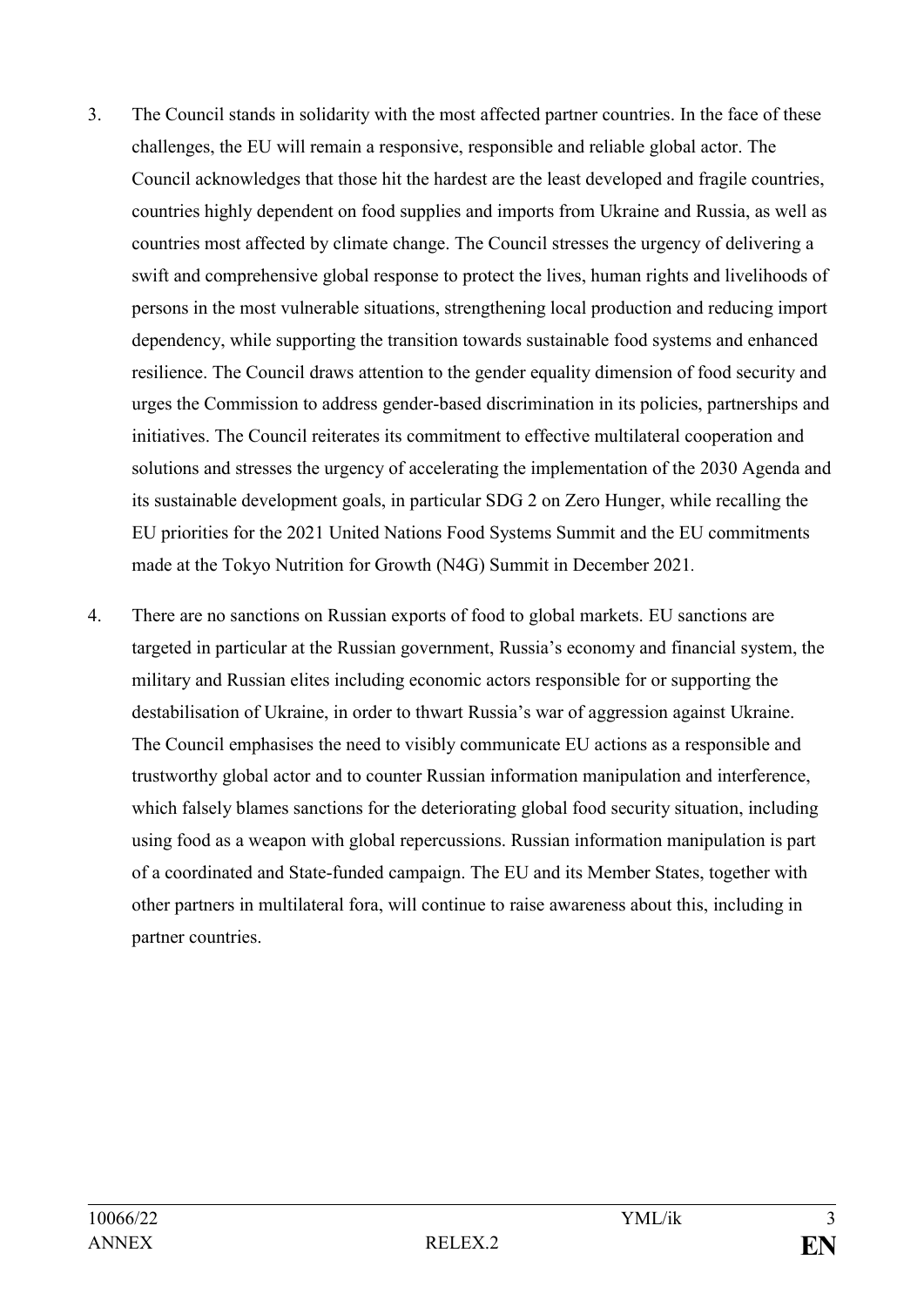- 5. The Council stresses the importance of the EU demonstrating strong solidarity through a swift and comprehensive response based on effective multilateralism. This will build on the Communication from the Commission of 23 March 2022 on 'Safeguarding food security and reinforcing the resilience of food systems' and on the three pillars – trade, solidarity and production – of the Food and Agriculture Resilience Mission (FARM), as welcomed by the European Council on 30-31 May 2022. This response should be fully aligned with the UN Global Crisis Response Group (GCRG) and other relevant international initiatives, notably the G7-initiated Global Alliance for Food Security.
- 6. The Council calls for a robust, effective and transparent Team Europe response to global food insecurity comprising the following four strands of action: 1. Solidarity through emergency relief and support for affordability; 2. Boosting sustainable production, resilience and food systems transformation; 3. Facilitating trade by helping Ukraine export agricultural goods via different land routes and EU ports and by promoting open global trade in food and fertilisers; and 4. Effective multilateralism. These four strands are intended to be mutually supportive and to integrate short, medium and longer-term responses.
- 7. **Under the solidarity strand**, the Council calls on the Commission and Member States to urgently increase commitments, using available tools, in humanitarian aid and short-term tailor-made support to the most vulnerable groups in affected countries and regions, in order to, in particular, support local production and access to food, including through a humanitarian-development-peace nexus approach. The EU and Member States will rely on the analytical capacity of the Global Network Against Food Crises (GNAFC) and use a combination of implementation modalities, including, inter alia, providing cash assistance and support through existing education and social protection systems whenever appropriate and possible, and strengthening advocacy and joint initiatives at country and regional levels. The response should be based on regularly updated assessments of vulnerabilities and needs.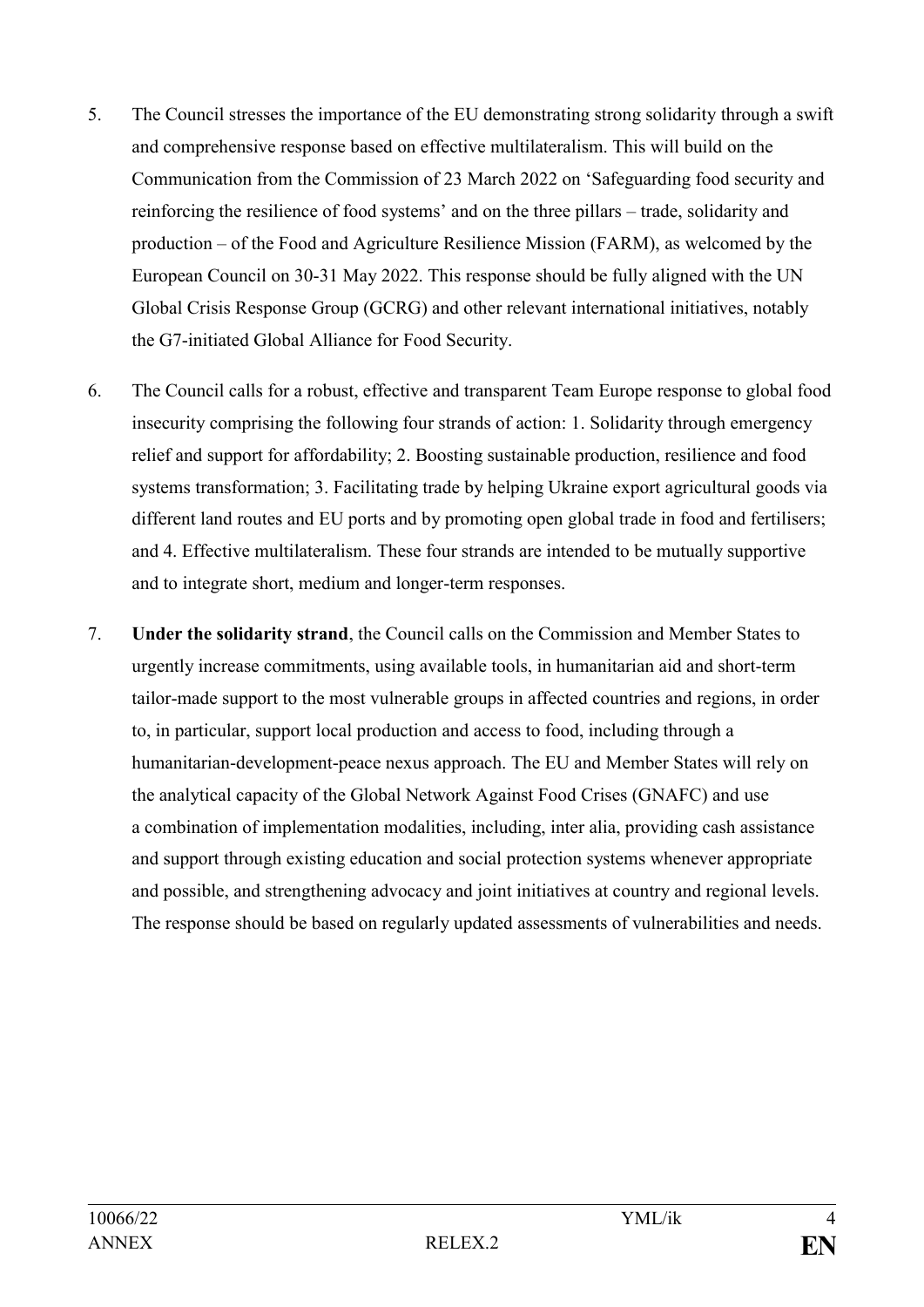- 8. The EU and its Member States will support food affordability by addressing the fiscal and macro-economic stability of low-income and vulnerable countries and contributing to international initiatives aimed at assisting global partners in debt relief and macro-economic stability, recalling in this regard the recent IFI Action plan to address food insecurity. This includes accelerating the implementation of the G20/Paris Club Common Framework for Debt Treatment. The Council encourages the Commission and the Member States to explore the possibilities of additional voluntary contributions to the re-channelling of advanced economies' Special Drawing Rights (SDRs) to vulnerable countries, through IMF-specific mechanisms.
- 9. In addition to ongoing cooperation and support programmes by the EU and its Member States, the Council welcomes the recent emergency mobilisation in support of key affected regions, in particular the EU contribution of EUR 225 million to support the Southern Neighbourhood through the Food and Resilience Facility, the EUR 1 billion Team Europe pledge in support of the Sahel and Lake Chad regions, as well as the over EUR 600 million Team Europe pledge in support of the Horn of Africa.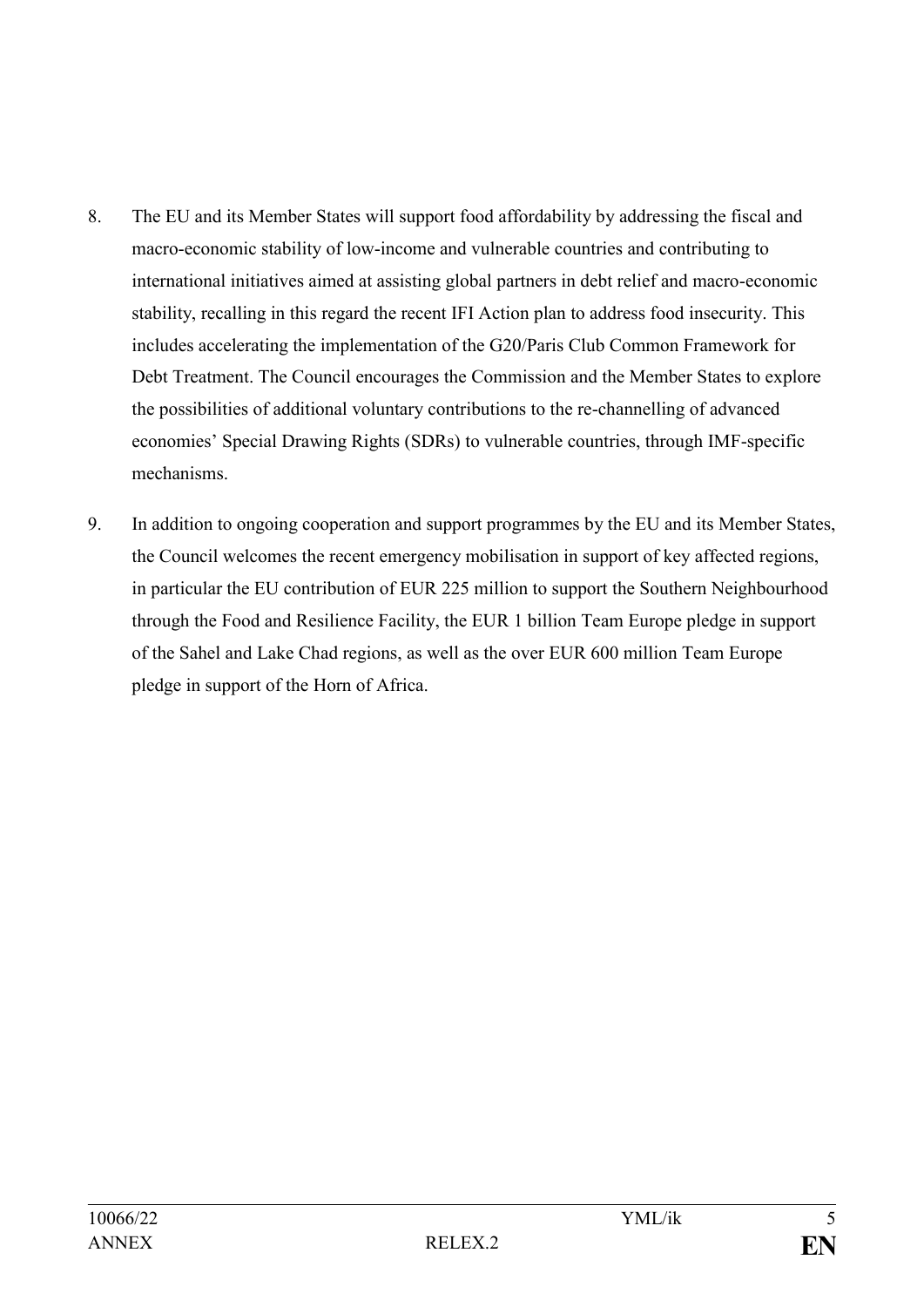- 10. **Under the production, resilience and food systems transformation strand**, the Council highlights the importance of supporting medium and long-term sustainable solutions to address food security and malnutrition. Underlying factors of the current food insecurity should therefore be addressed such as in particular climate change, desertification and degradation of fertile land, while strengthening sustainable local production capacities in partner countries. In this regard, the Council strongly encourages the Commission and the Member States to increase their support to sustainable, inclusive and resilient aquatic and agri-food systems. This can be done through, inter alia, investments in food value chains and agro-ecological and other innovative approaches in general, diversification of trade flows and production, measures to enhance access to affordable healthy food, reduced dependence on and use of fossil fuels and more efficient and sustainable use of synthetic inputs (fertilisers, pesticides), improved resilience to climate change and loss of biodiversity, strengthened transboundary water cooperation, improved land governance, enhanced capacities of local producers, measures against food waste, integrated local and regional markets and access to finance by smallholder farmers and farmers' organisations, and relevant digital solutions, research and innovation for which the EU will play a leading role in the CGIAR. All initiatives should be in line with the EU Green Deal, Farm to Fork and Biodiversity strategies as well as with the EU Directive 2019/633 on unfair trading practices in the agricultural and food supply chain. The response will build, as much as possible, on the existing framework and commitments, such as the EU-AU Summit and agreed investments therein on food systems and the Great Green Wall. Initiatives should include a special focus on women and girls as actors of change.
- 11. Acknowledging the African Union's 2022 'Year of nutrition', and underlining the threats to the objective of sound health in all regions of the world, the Council calls on the High Representative, the Commission and Member States to further engage with African partners in a deepened dialogue on food security and nutrition. Team Europe will engage further on flagship initiatives identified at the EU-AU Summit, including on sustainable agricultural value chains and resilient food systems, together with African partners.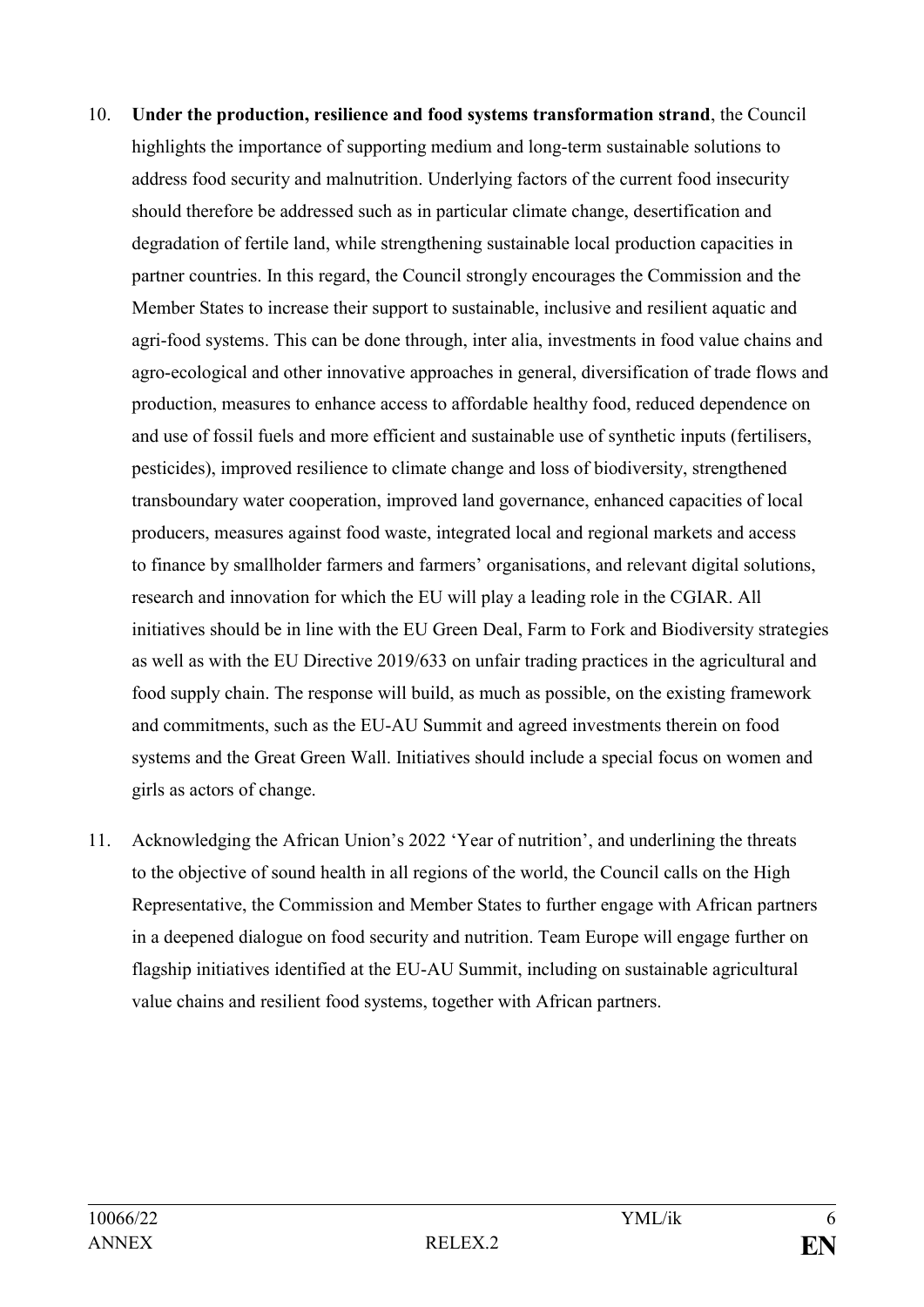- 12. The Council calls for increased mobilisation of innovative solutions and private sector support, recalling the important needs of least developed and fragile countries as well as countries most affected by food insecurity in other regions, including the Southern Neighbourhood, including through the European Fund for Sustainable Development plus (EFSD+) and the European Financial Architecture for Development (EFAD) which aims inter alia at strengthening the participation of the European Development Finance Institutions (EDFIs).
- 13. **Under the strand of facilitating trade**, the Council stresses the key importance of urgently assisting Ukraine to produce and export agri-food commodities via different land routes and EU ports. The Council commends the measures taken so far to that end by the Member States and calls for further strengthened efforts from the Commission and the Member States in this regard, notably through the rapid implementation of the 'Solidarity Lanes Action Plan' to bring Ukrainian grain back onto global markets, taking into account at the same time the needs of those already suffering the immediate consequences of war, the people of Ukraine, while also supporting countries bordering Ukraine. Moreover, the Council encourages the Commission and Member States to continue facilitating the swift supply of key inputs for further production to Ukraine, notably fertilisers, animal feed, seeds and fuel.
- 14. The Council also calls on the Commission, the High Representative and the Member States to work jointly with relevant international partners to promote an open, transparent and predictable trade environment, notably to avoid inadequate stockpiling of key staple commodities and export restrictions on food and key agricultural inputs such as fertilisers. These measures are counterproductive; they contribute to further food price volatility; and exacerbate food insecurity. In particular, the Council firmly supports a strict export restriction exemption on foodstuffs purchased for non-commercial humanitarian purposes by the World Food Programme and other relevant humanitarian partners - currently being negotiated at the WTO -, and an enhanced food and fertilizer market transparency and policy response through the Agricultural Market Information System (AMIS), in coordination with the OECD and the FAO, private actors and under the overarching framework of the GCRG. The Council notes efforts to develop initiatives at scale to cover the import food cost-gap for net importing countries.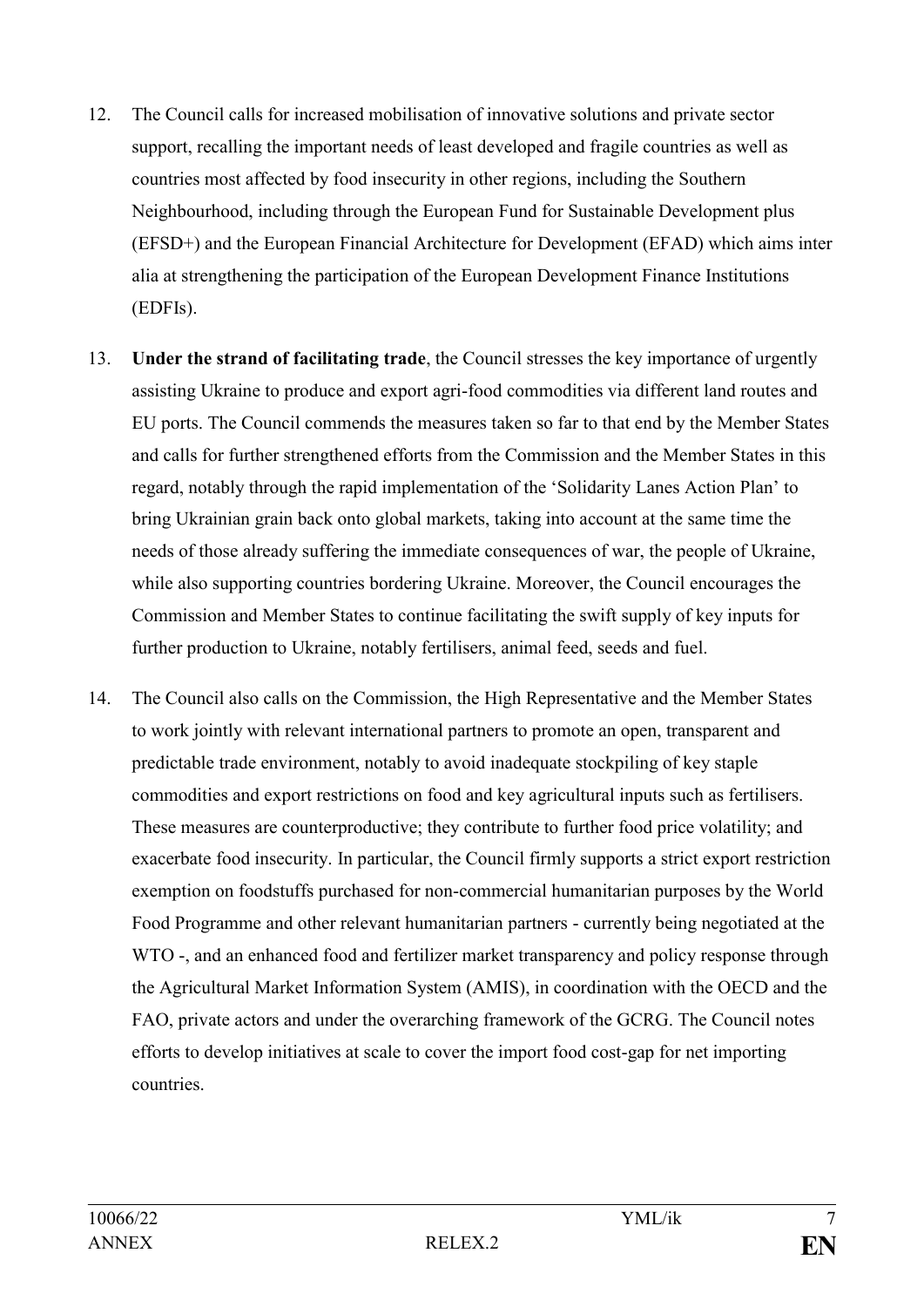- 15. **Under the multilateralism strand**, the Council reiterates its commitment to effective multilateralism and calls on the Commission, the High Representative and the Member States to strengthen their engagement with key multilateral partners: relevant UN organisations, in particular Rome-based agencies (the FAO, the WFP, and the IFAD) and the Committee on World Food Security, the G7/G20 and the WTO as well as international financial institutions both at headquarters and country level. This would support a global and well-coordinated response, facilitate coordination between various initiatives and contribute to the involvement of all relevant actors, including the private sector and civil society.
- 16. The Council supports the important role of the Global Network against Food Crises as the global alliance of humanitarian and development actors committed to tackling the root causes of food crises and promoting sustainable solutions. It should be central to the coordinated assessment of needs and to the fostering of a humanitarian-development-peace nexus at global, regional and national levels.
- 17. In this context, the Council supports the Team Europe response to global food insecurity and calls on the Commission, the EEAS and the Member States to:
	- a) provide the necessary support to the UN Global Crisis Response Group and operationalise the strands of action as outlined in these conclusions, including within FARM and the Global Alliance for Food Security;
	- b) prioritise their financial support to address global food security including immediate humanitarian needs, including financial and technical assistance for food-importing countries where necessary, as well as medium to long-term sustainable food systems and enhanced local production for better resilience, and exploring all available funding sources, including accelerating and frontloading programmes and mobilising reserves from the European Development Fund, in line with the European Council conclusions of 30-31 May 2022;
	- c) deliver country and regional tailor-made responses in a Team Europe approach and, whenever possible, through Team Europe initiatives;